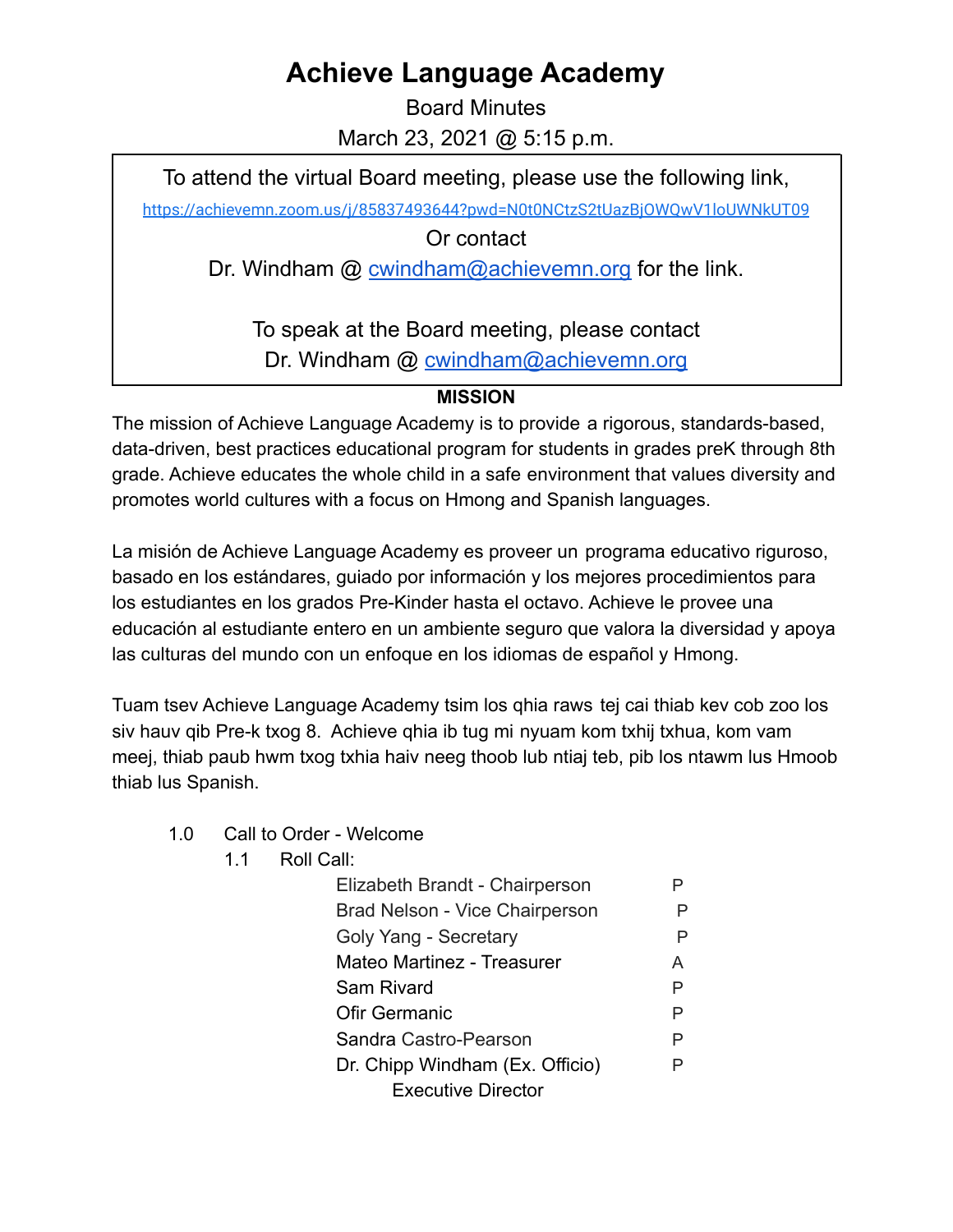Guests:Renee Schley, Kathy Olze, Scott Woodington, Mike Pocrnich, Denise Vernstrom

- 1.2 Approval of the Order of the Agenda\*
	- 1.2.a Motion: To approve the Order of the Agenda M/S/P:Sam/Goly (yes:Beth, Brad, Goly, Sam, Sandra)
- 1.3 Pledge of Allegiance
- 1.4 Reading of the ALA Mission Statement
- 1.5 Conflict of Interest Disclosure
- 2.0 Information and Communications
	- 2.1 Public Comment
	- 2.2 Authorizer Comment
	- 2.3 Executive Director Report\*
- 3.0 Approval of the Consent Agenda Motion: To approve the Consent Agenda M/S/P:Goly/Sam (yes: Beth, Goly, Brad, Sam, Sandra)(non-vote:Ofir)
	- 3.1 February Minutes\*
	- 3.2 Infinite Campus Food Service Agreement\*
	- 3.3 Infinite Campus Agreement (will be updated)\*
	- 3.4 Indigo Agreement for Special Education Services\*
- 4.0 Business
	- 4.1 Governance
		- 4.1.a Strategic Plan Update
		- 4.1.b Achieve Language Academy Building Company Update
		- 4.1.c Summer School

Motion: To approve Achieve Language Academy as a Summer School Site. Staffing, dates, hours of operation, and number of days to be determined by Administration. M/S/P:Sam/Sandra (yes:Beth, Sam, Goly, Brad, Sandra, Ofir)

- 4.1.d Change in June Board Meeting date to June 15, 2021 -Discussion of Committee dates and possible changes.
- 4.1.e Board Election Motion: To approve the following timeline for the ALA Spring Board election. April 23, Public Notice May 24-28, Election June 15, Ratification of Results & Seating of New Members M/S/P: Goly/Sam(yes:Beth, Sam,Goly, Brad, Ofir)